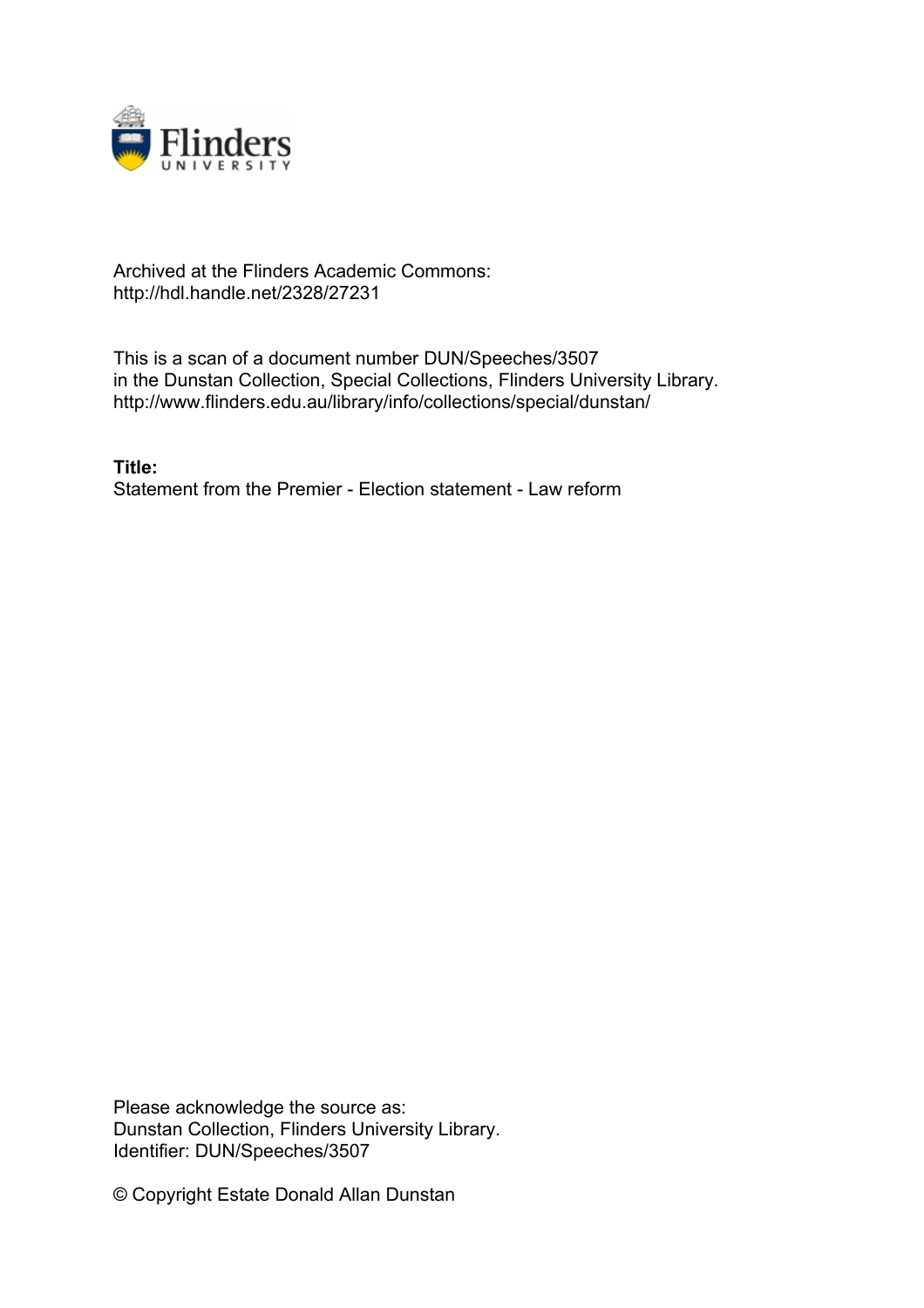

**STATEMENT from the Premier** 

Date July 3, 1975. State Administration Centre, **Embargo** 

**Victoria Square, Adelaide, South Australia 5001 228 4811** 

## **ELECTION STATEMENT - LAW REFORM**

**Major changes which the Government intends to make in the criminal justice system in South Australia were outlined by the Premier, Mr. Dunstan, today. The changes are based on the recommendations of ^ ^ Mitchell Committee. Mr. Dunstan also announced that the Government would intensify its campaign to protect people from the abuse and misuse of drugs.** 

**In December, 1971, the Dunstan Government set up a Committee chaired by the Hon. Justice Mitchell to report on the changes that were necessary to be made to improve the whole of the criminal justice system in South Australia. In july, 1973, this committee brought down its second report. The Government has examined the recommendations made by the Mitchell Committee and will put into effect a number of recommendations. Some of the major changes that the Government proposes to introduce to the penal system and the law relating to criminal investigation will represent major improvements ^^po these areas of the criminal justice system.** 

## **CHANGES IN PENAL METHODS INCLUDE :**

- **\* Abolition of capital punishment;**
- **\* A prison sentence to mean what it says, in that the present system of remissions will be replaced by conditional discharge;**
- **\* The introduction of periodic detention, whereby instead of going to gaol an offender would be detained during periods of leisure to work on community activities;**
- **\* Abolition of the offence of public drunkenness. A sobering up unit has already been established to take care of persons intoxicated in public.**

**.2.**